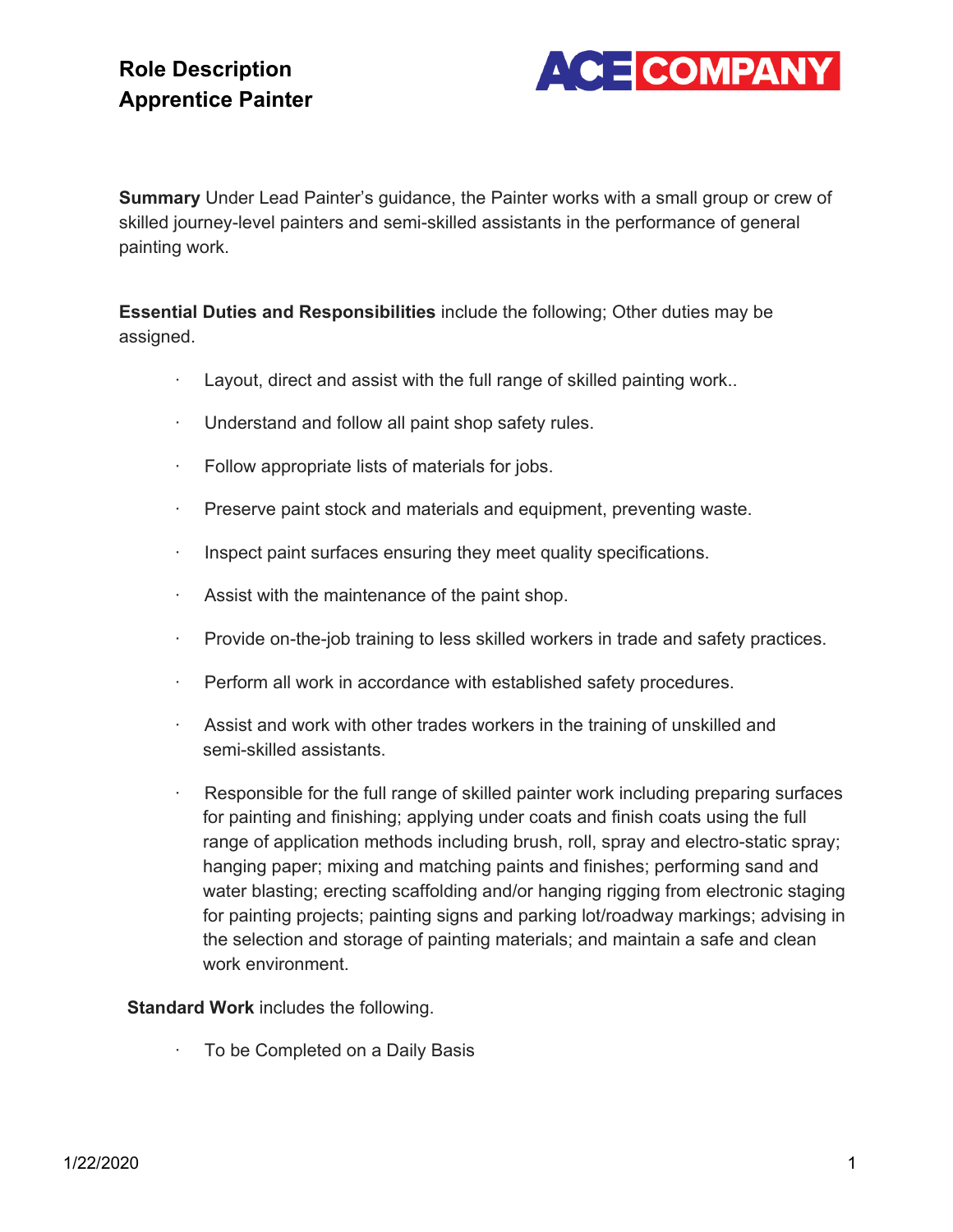### **Role Description Apprentice Painter**



- o Follow Production Schedule, begin new work, record status and enter production data.
- $\circ$  Stop work and request Quality Audits on each active work order in paint, obtaining photographs and other objective quality evidence as required by Company Quality Control Plan and document Quality Control Check sheets.
- o Participate in Shop Safety Checks; including safety rule adherence, proper PPE, and OSHA required obligations applied to all personnel in the shop.
- o Ensure that Crane/Comealong daily checks are completed, including controls, chain, hooks, wire rope and upper/lower limit switch operation.
- To be Completed on a Weekly Basis
	- o Each Monday, document weekly inventory sheets and turn in to Lead Painter.
	- $\circ$  Each Tuesday, complete Paint Booth Field-Day/Cleanup and equipment maintenance.
- To be Completed on a Monthly Basis
	- o On the First Monday of each Month, Field-Day Paint Booth and perform a complete Tool Maintenance.
	- $\circ$  On the Second Tuesday of each Month, participate in paint project audits as required, remaining present during the audit and discuss findings/learnings.

#### **Leadership Responsibilities**

Directly trains 1-4 unskilled to semi-skilled employees. Perform all job responsibilities in accordance with the organization's policies and applicable local, state and federal law. Responsibilities include training other employees and resolving problems as requested/required.

#### **Qualifications**

To perform this job successfully, an individual must be able to perform each essential duty satisfactorily. The requirements listed below are representative of the knowledge, skill, and/or ability required.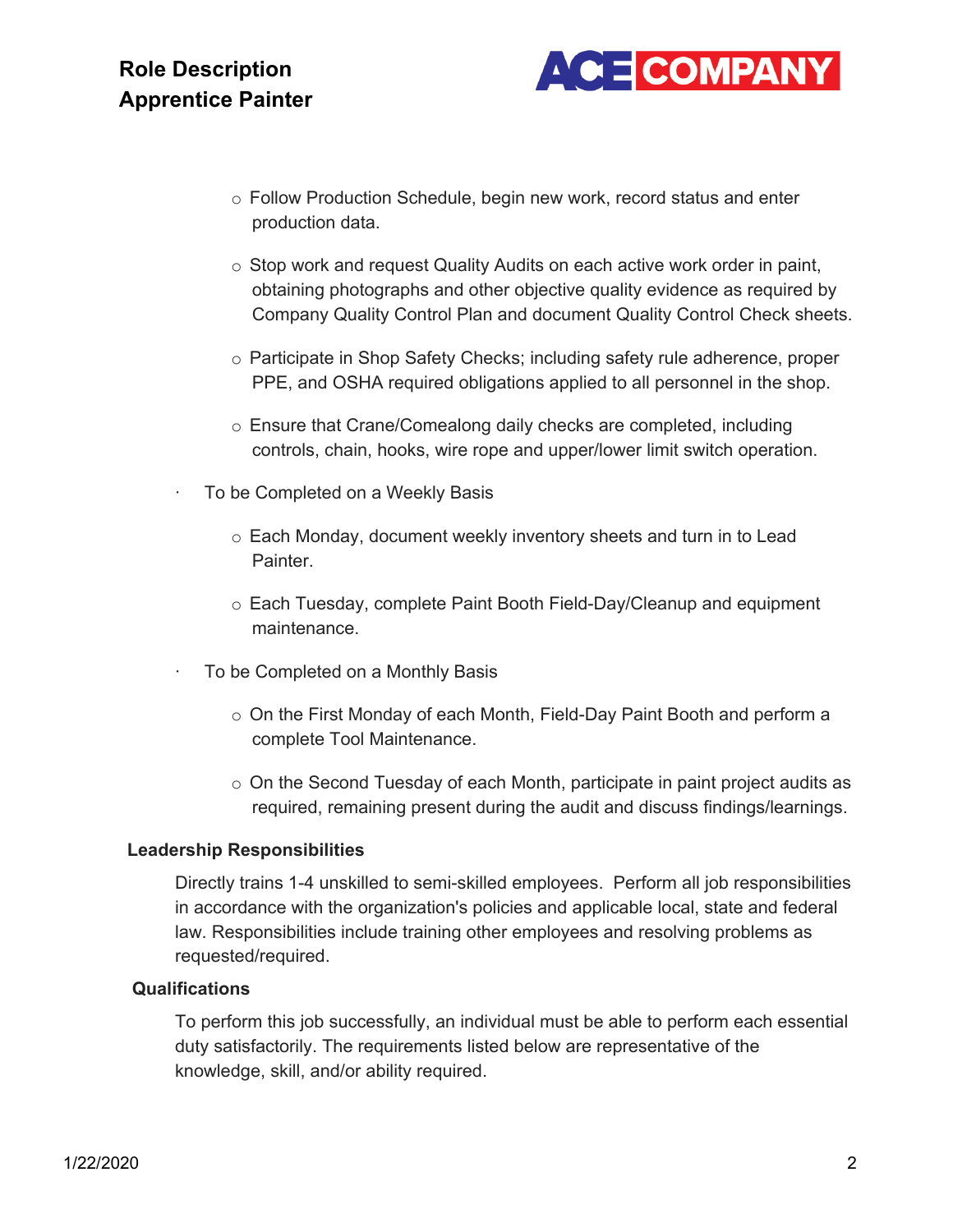

- · Working knowledge of effective practices and techniques including the ability to train, instruct and inspect the work of less skilled and semi-skilled workers. Must be able to mix for color specs and paint rudimentary assemblies such as frames, poles, etc.
- · Ability to accurately perform painting operations with zero waste of supplies and materials needed for jobs.
- Ability to perform work in the prescribed sequence, consistently.
- · Working knowledge of some methods, materials, tools and equipment used in the painting trade as well as knowledge of applicable state and federal building and safety codes and regulations.
- · Working knowledge of or ability to quickly learn Ace Company infrastructure, policies and procedures.
- Ability to effectively and accurately enter records and data for standard reports using manual and/or computerized record-keeping systems.
- Demonstrated ability to read, interpret, and work from blueprints, plans, drawings and specifications, and make rough sketches.
- Average computer skills and proficiency with a variety of computer applications including word-processing, spreadsheets, databases, online systems, and internet as well as online calendaring and email.
- Demonstrated ability to maintain a high degree of confidentiality.
- · Ability to analyze and respond appropriately to emergency situations.
- · Thorough knowledge of English grammar, spelling and punctuation and the ability to read, write and perform arithmetic functions at a level appropriate to the position.
- · Ability to interact and communicate in an effective and dependable manner, as well as establish and maintain cooperative working relationships with clientele such as students, staff, faculty and co-workers.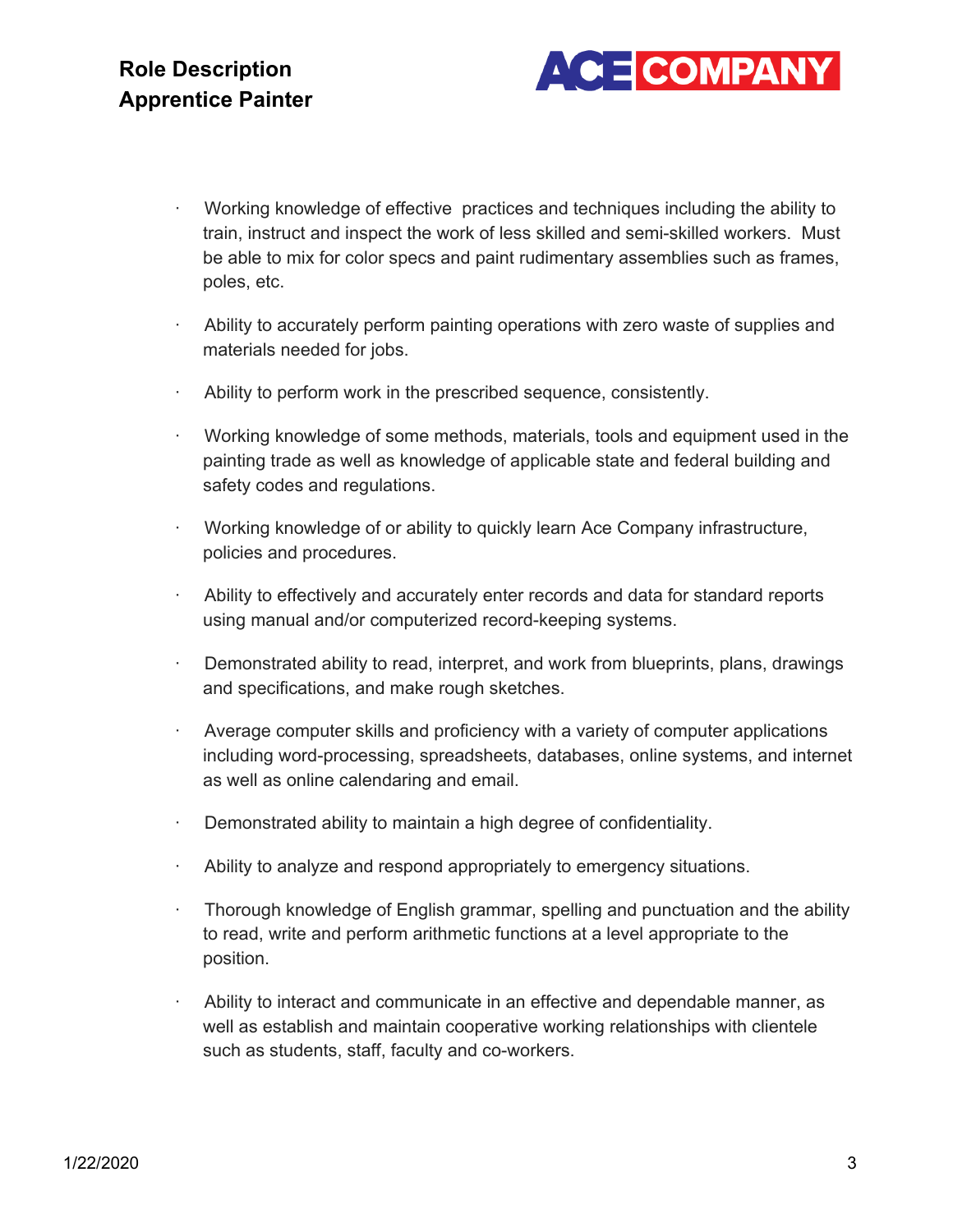

- Demonstrated ability to use tact and diplomacy to effectively handle a broad range of high level and sensitive interpersonal situations with diverse personalities, and to respond appropriately to conflicts and problems.
- · Ability to demonstrate professionalism in entering occupied areas including student residential halls, faculty and staff offices and other university space.

o Special Conditions:

§ Ability to work on and climb ladders and stairs, work in confined and high places such as scaffolding, carry up to 45 lbs. and squat, kneel and crawl.

§ Ability to manipulate parts and tools of the painting trade safely.

§ Ability to distinguish color and depth.

#### **Education and/or Experience**

At least Two (2) good years of painting, surface prep, mixing or equivalent. Experience in miscellaneous steel and aluminum coatings is a must. This includes stairs, handrails, ladders, and catwalks.

#### **Language Skills**

Ability to read and interpret documents such as safety rules, operating plans, and procedure manuals. Ability to write reports and the ability to speak effectively before groups of customers or employees of organization.

#### **Computer Skills**

Keyed In time keeping software is a must.

#### **Certificates, Licenses, Registrations**

Local Painting Certification required, Certified Fork Truck Operator is desirable.

#### **Physical Demands**

The physical demands described here are representative of those that must be met by an employee to successfully perform the essential functions of this job. Reasonable accommodations may be made to enable individuals with disabilities to perform the essential functions.